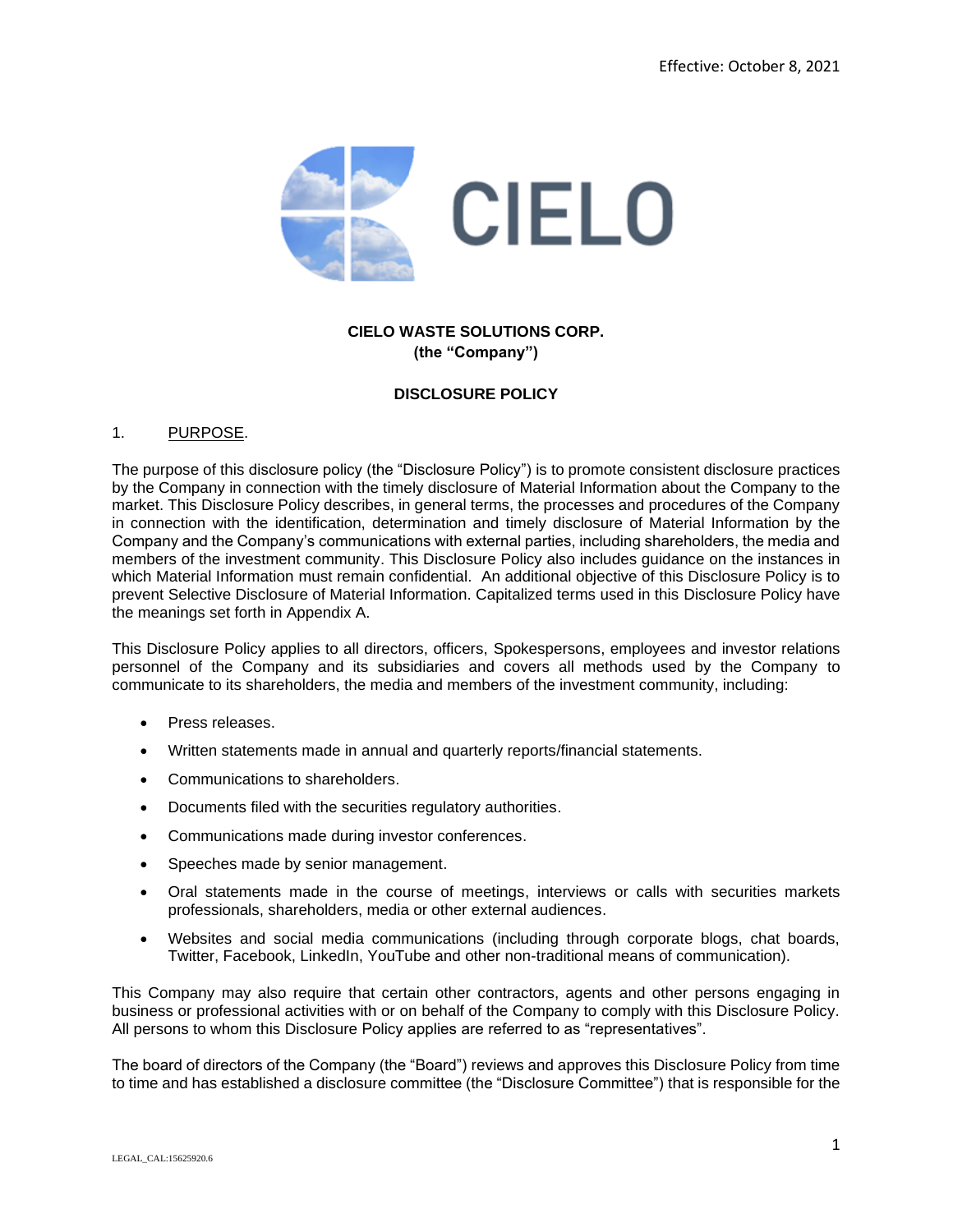administration and implementation of this Disclosure Policy. The composition, responsibilities and meeting and reporting obligations of the Disclosure Committee are detailed in Section [3](#page-1-0) below.

### **Any public communications or public disclosures to be made on behalf of, or regarding, the Company are to be reviewed and approved by the Disclosure Committee prior to publication (except as otherwise set forth herein).**

This Disclosure Policy is intended to complement, and should be read together with, the Company's Insider Trading Policy and any Social Media Guidelines.

### 2. MATERIAL INFORMATION.

The Company has disclosure obligations pursuant to applicable securities laws and the policies of the securities regulatory authorities and stock exchanges on which the Company's securities are listed. Under Canadian securities law requirements, the Company may be obligated to disclose Material Information concerning its business and affairs immediately upon the information becoming known to the Company management or, in the case of information previously known, immediately upon it becoming apparent that the information is material.

"Material Information" may be either:

- a) a "Material Fact" being a fact in relation to the Company that would reasonably be expected to have a significant effect, either favourably or unfavourably, on the market price or value of the Company's securities; or
- b) a "Material Change" being either a change in the business, operations or capital of the Company that would reasonably be expected to have a significant effect, either favourably or unfavourably, on the market price or value of the Company's securities, or a decision to implement such a change has been made.

Appendix B hereto includes a non-exhaustive list of examples of the types of events or information that may be material.

In assessing the materiality of information, the Company will consider the nature of the information itself, the potential impact on the market price and value of the Company's securities and prevailing market conditions. These factors will be reviewed and considered with other applicable factors on a case-by-case basis.

In the event of any question as to whether or not facts or information constitute Material Information requiring disclosure, the Disclosure Committee will make the final determination, unless the Board otherwise determines that disclosure should or should not be made.

### <span id="page-1-0"></span>3. DISCLOSURE COMMITTEE

### 3.1 Composition

The Board has established a Disclosure Committee, which currently consists of the CEO, CFO, COO, and Corporate Secretary. The CEO is the Chair of the Disclosure Committee and may from time to time change the composition of members of the Disclosure Committee.

### 3.2 Responsibilities

The primary responsibility of the Disclosure Committee is to oversee the Company's disclosure practices. Unless the Board otherwise requires the disclosure of particular facts or information, the Disclosure Committee shall have sole responsibility for determining whether facts or information constitute Material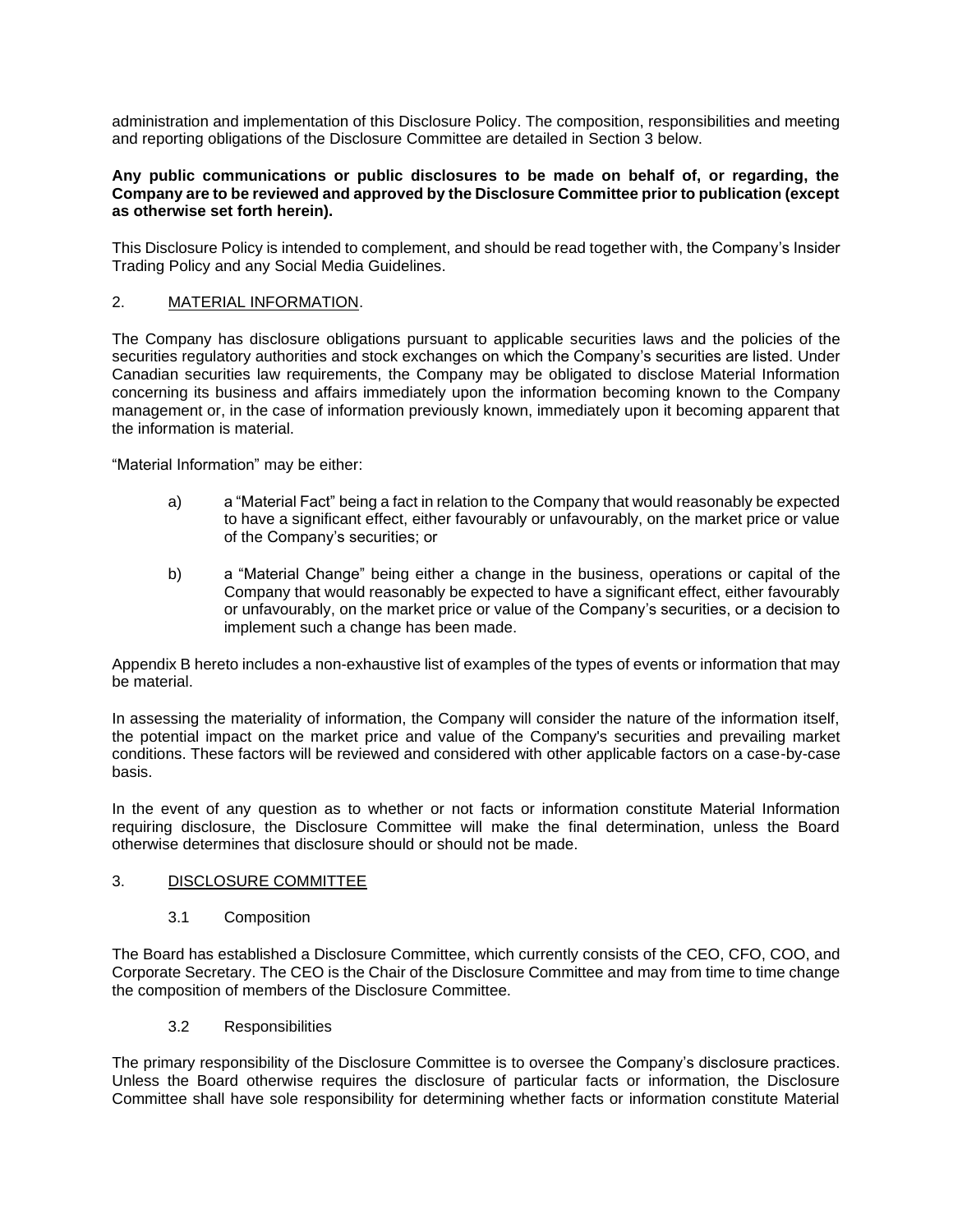Information, and what action (if any) must be taken to ensure that necessary disclosure of such information is made in accordance with applicable securities laws and stock exchange rules. If the Disclosure Committee decides that such information should remain confidential, it will determine how that information will be controlled and will consider whether a confidential Material Change report is required to be filed with applicable securities regulators, in each case in accordance with this Disclosure Policy. In making its determinations regarding disclosure of Material Information, the Disclosure Committee will have regard to the totality of the information respecting the Company that has been Generally Disclosed.

Accordingly, prior to the filing of any document, the issuance of any news release, commitment to any conference or public speaking engagement, or the broad dissemination of Material Information to shareholders of the Company, whether in writing or by way of an oral statement, the Disclosure Committee shall review the proposed disclosure and approve such filing or issuance.

The Disclosure Committee's responsibilities also include:

- overseeing the implementation of this Disclosure Policy and ensuring an appropriate framework is in place to educate representatives about this Disclosure Policy and disclosure issues generally;
- prequalification and approval of all vendors providing services concerning marketing, brand awareness, or services concerning investor relations;
- establishing and oversight of a framework of processes and practices which ensures proper communication of information to the investment community for investors to make well-informed investment decisions concerning the Company;
- reviewing and supervising the preparation of all written documents required to be filed on SEDAR (including MD&A, annual information forms, if applicable, management information circulars and press releases) and any other written disclosure of any Material Information, and approving, or preapproving where the audit committee or Board approval is required, such documents before they are filed or disclosed, as applicable;
- reviewing and approving any material to be posted on the Company's website;
- permitting, as appropriate, any posts about the Company by any representatives on social media in accordance with the Company's Social Media Policy;
- ensuring an appropriate framework is in place for the approval of other written or oral disclosure by the Company or on its behalf before it is disclosed;
- ensuring authorized Spokespersons have adequate training;
- ensuring an appropriate framework is in place to monitor the Company's website;
- annually reviewing and recommending any material changes to this Disclosure Policy for review and approval by the Board; and
- overseeing compliance with all disclosure requirements under applicable securities laws and stock exchange rules and reporting to the Board on any material decisions concerning such compliance.

In instances where members of the Disclosure Committee believe that in order to properly discharge their responsibilities to the Company it is necessary to obtain advice of independent counsel and/or other expert advisers, the Disclosure Committee shall have the authority to do so.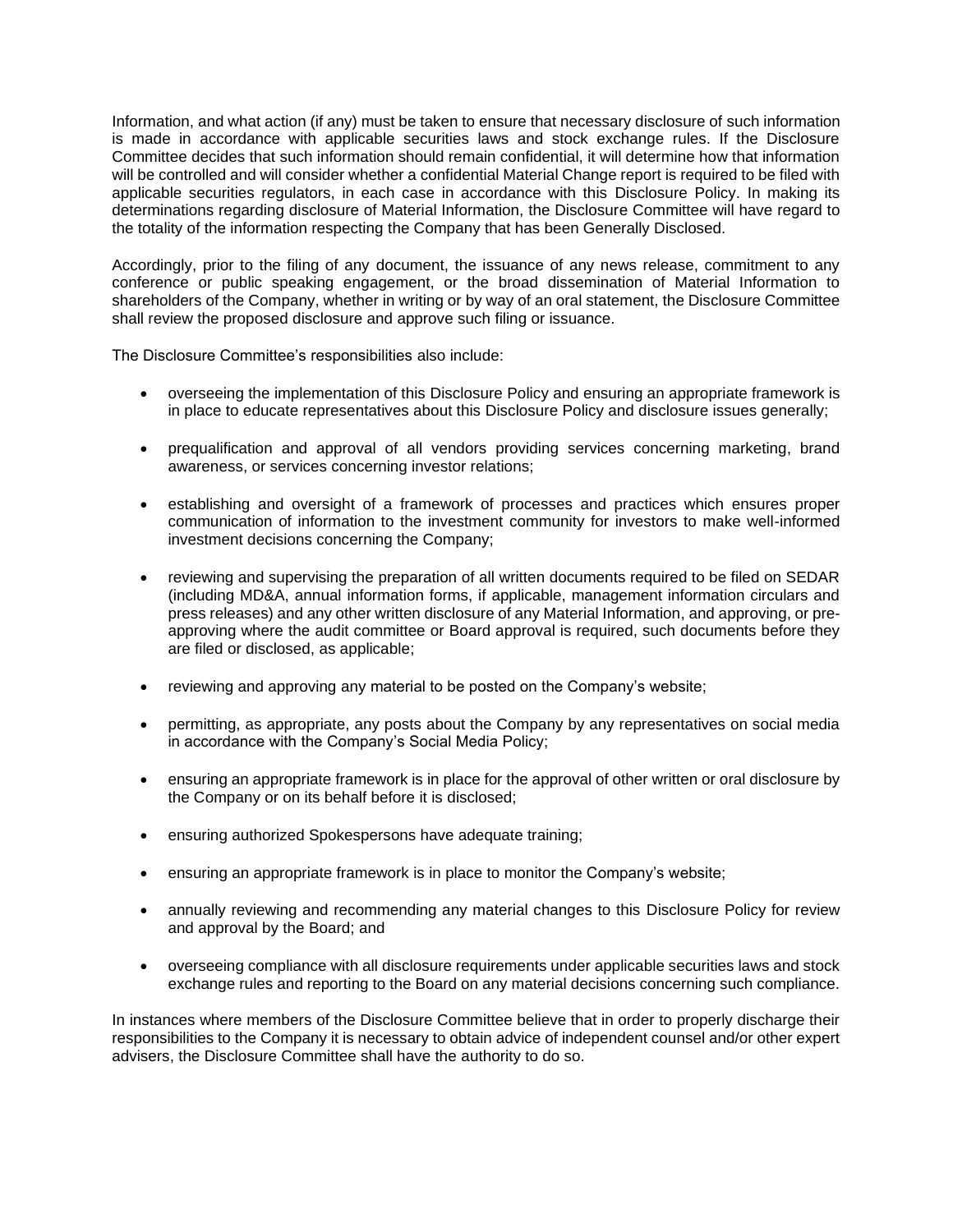### 3.3 Meetings and Reporting

The Disclosure Committee will meet in person, by teleconference or through other electronic means as frequently as circumstances dictate. Minutes of each meeting will be maintained by a person designated by the Disclosure Committee. The powers of the Disclosure Committee may be exercised by a meeting at which quorum is present, whether in person or by electronic means. Quorum shall be at least two members, one of which must be the CEO.

The Disclosure Committee will escalate disclosure issues as appropriate to such independent Director as is nominated by the Board and will, in any case, report to the Board on at least an annual basis with respect to compliance with this Disclosure Policy and its effectiveness and, if appropriate, recommend changes to this Disclosure Policy to comply with changing legal and regulatory requirements, including applicable stock exchange rules.

## 4. GENERAL DISCLOSURE GUIDELINES

As it applies to the disclosure of Material Information, the Company will adhere to the following basic disclosure guidelines:

- *Identification of Material Information*: Lines of business within the Company are required to keep senior management and, through senior management, the Disclosure Committee, fully apprised of all significant developments in order for the Disclosure Committee to determine whether information is or has become Material Information and when or if such information should be Generally Disclosed.
- *Timely Disclosure*: Material Information, whether favourable or unfavourable to the Company, will be Generally Disclosed without delay (unless the Disclosure Committee has otherwise determined) by the dissemination of a news release and by the making of applicable filings on SEDAR, in each case in accordance with applicable Canadian securities laws and stock exchange rules. See "News Releases Containing Material Information". Disclosure of financial results of the Company will be publicly released as soon as possible after all requisite approvals have been obtained, including the approval of the audit committee and the Board, as necessary.
- *Extent and Nature of Disclosure*: Disclosure must include any information that, if omitted, would make the rest of the disclosure misleading. Unfavourable Material Information will be disclosed as promptly and completely as favourable Material Information and all information disclosed will be accurate, factual and balanced.
- *Correction and Updating of Disclosure*: Disclosure must be corrected immediately if the Company learns that a previous disclosure contained a misrepresentation or omitted to state a Material Fact that is required to be stated or that is necessary to make a statement not misleading in light of the circumstances in which it was made. Prompt disclosure must also be made in the event of significant changes to previously disclosed Material Information where the information becomes misleading as a result of subsequent events; provided that if the Material Information was accurate at the time of its release but subsequently changes without becoming misleading, then no updates are required unless otherwise required by this Disclosure Policy or applicable securities laws.
- *No Selective Disclosure*: The Company will not disclose Material Non-Public Information about the Company or any of its securities to selected individuals or groups of individuals, including analysts, investors, other market professionals or the media. In the event that Selective Disclosure of Material Information inadvertently occurs, the Company will immediately issue a news release to broadly disseminate that information. See "Selective, Inaccurate or Inadvertent Disclosure".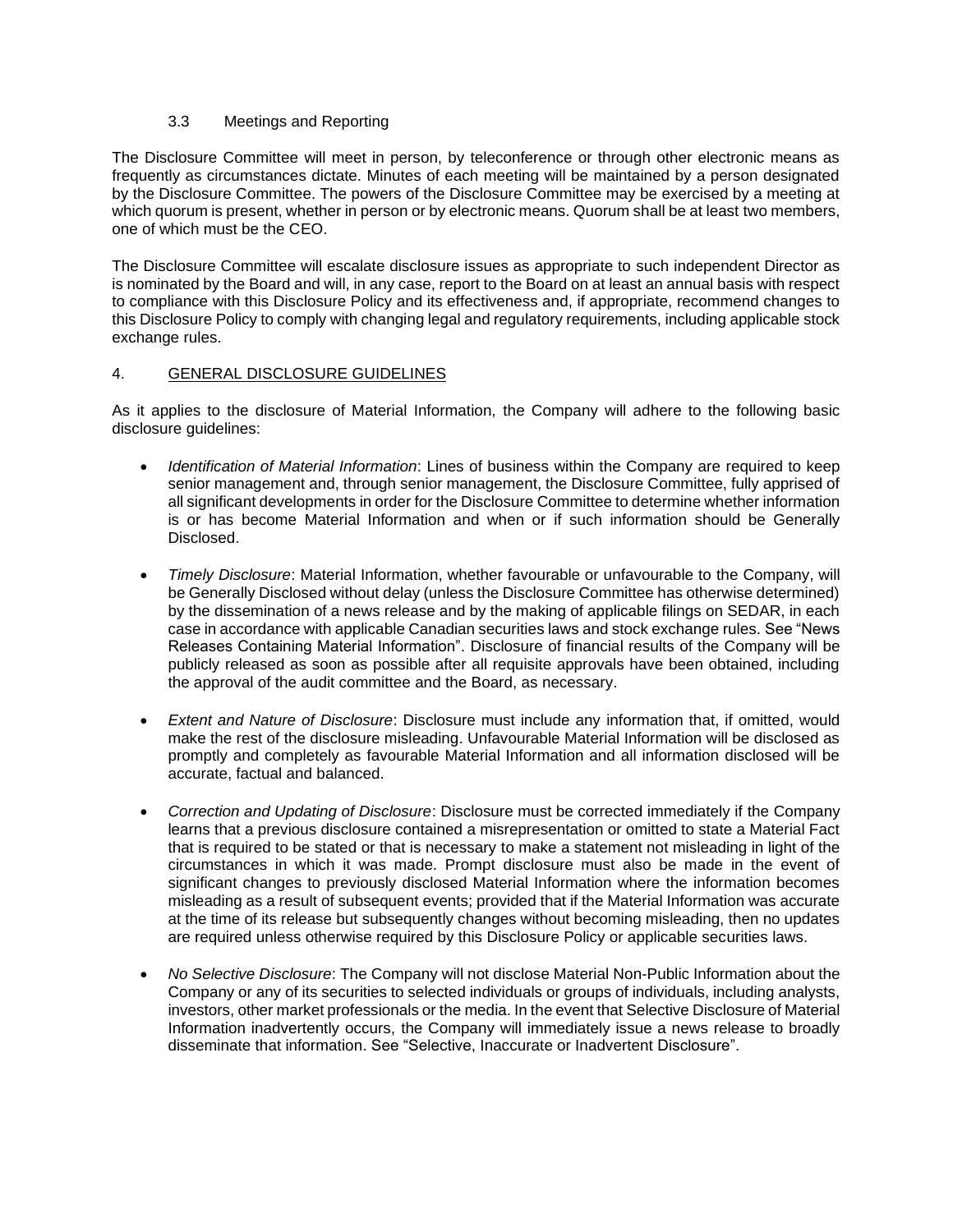- *Forward Looking Information*: Disclosure of Forward-Looking Information will be made in accordance with applicable Company policies and procedures, including those set out in this Disclosure Policy. See "Forward Looking Information".
- *Stock Exchange Notifications*: If Material Information is required to be disclosed during the course of a trading day on any of the stock exchanges upon which the Company's securities are traded, all applicable rules with respect to prior notification of the release of such information, including notification of the applicable stock exchange(s) and IIROC to enable a trading halt of the Company's securities, will be followed.
- *Material Change Reports*: The Company will file a report of any Material Change as soon as practicable after the Material Change occurs, but no later than 10 days after the event giving rise to the change, unless the Disclosure Committee otherwise determines.

## 5. NEWS RELEASES CONTAINING MATERIAL INFORMATION.

Material information will be publicly disclosed promptly by news release. The only exceptions will occur in restricted circumstances where the immediate release of the information would be unduly detrimental to the interests of the Company and the applicable securities laws and stock exchange policies permit the maintenance of confidentiality and regulatory filings on a confidential basis. Examples of such restricted circumstances could include those where:

- a release would prejudice the ability of the Company to pursue specific and limited objectives or to complete a transaction that is underway (e.g. mergers and acquisitions);
- disclosure would provide the Company's competitors with confidential corporate information that would be of significant benefit to them; or
- disclosure of ongoing negotiations would prejudice successful completion of those negotiations; if the situation is likely to stabilize within a short period of time, disclosure may be delayed until a definitive announcement can be made.

Where the Material Information to be kept confidential temporarily constitutes a Material Change, a Material Change report will be filed as required, but on a confidential basis with the applicable Canadian securities regulators. In such case, the Company will periodically (and at least every 10 days) review its decision to keep the applicable information confidential and so advise such regulators in writing. Where disclosure of Material Information has been delayed, the Material Information must be kept completely confidential and must not be disclosed to anybody, except in the necessary course of business. See "Maintaining Confidentiality".

Timing of releases and circumstances requiring pre-clearance of news releases with the Investment Industry Regulatory Organization of Canada (IIROC) (or the equivalent market regulator(s) for the stock exchange(s) upon which the Company's securities are listed) will be dealt with in accordance with the rules of the stock exchange(s) upon which the Company's securities are listed.

News releases containing Material Information will be disseminated through a news wire service that provides simultaneous national and simultaneous service to widespread news services, financial media, stock exchanges upon which the Company's shares are listed and to relevant regulatory bodies.

News releases issued in respect of Material Information must contain sufficient detail to enable the media and investors to understand the substance and importance of such information while avoiding exaggerated reports or promotional commentary.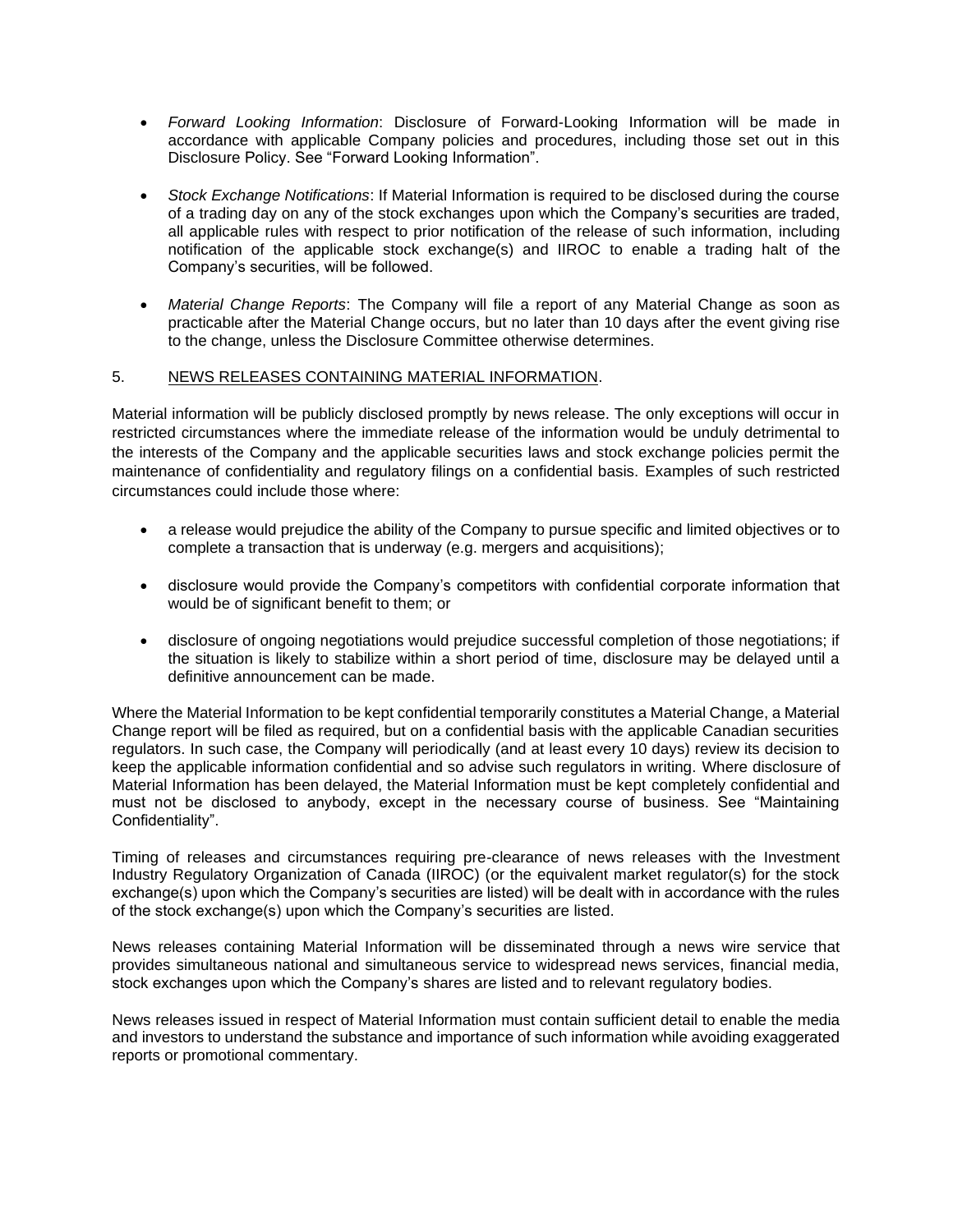Following consultation with the Company's legal advisor(s), material change reports will be prepared and filed when required in accordance with applicable securities laws and news releases containing material information will be filed on SEDAR.

News releases with respect to financial outlooks and Future-Oriented Financial Information (FOFI), and news releases containing financial information based on the Company's financial statements prior to the release of such financial statements, are required to be reviewed by the Board, or the audit committee of the Board, in advance of their release (provided that Board or audit committee approval is not required if such financial outlook and/or FOFI or financial information being disclosed has previously been disclosed in a news release that the Board or audit committee approved).

## 6. NEWS RELEASES CONTAINING NON-MATERIAL INFORMATION.

Although the Company is not required to disclose, and may be restricted from disclosing (for promotional purposes only), non-material information, it may in some circumstances be necessary or desirable to do so. In such circumstances, all news releases containing solely non-Material Information will be reviewed and approved for dissemination by the Disclosure Committee**.**

## 7. AUTHORIZED SPOKESPERSONS.

The Company designates a limited number of spokespersons (the "Spokeperson(s)") responsible for communication with the media, investors, analysts, securities regulators, investment dealers, credit ratings agencies, and other members of the investment community. The Spokespersons are the CEO, CFO, COO, and Corporate Secretary. Individuals holding these offices may, from time to time, designate others within the Company to speak on behalf of the Company or respond to specific inquiries from the investment community or media.

Individuals who are not authorized Spokespersons or designates of authorized Spokespersons, must not respond under any circumstances to inquiries from the investment community, the media or others, unless specifically asked to do so by an authorized Spokesperson. All such inquiries are to be referred to the authorized Spokespersons.

### 8. RESPONDING TO MARKET RUMOURS.

It is the Company's practice not to comment on market rumours or speculation. Should any stock exchange on which the Company's securities are listed (or the market regulator for such stock exchange) request that the Company make a definitive statement in response to a market rumour that may be causing significant volatility in the Company's listed securities, the Disclosure Committee will consider the matter and determine whether to make a statement regarding the rumour.

## 9. CONFERENCE CALLS.

Conference calls may be held for quarterly and annual financial results or for material corporate developments. During these calls, Company Spokespersons will discuss key aspects of the results or developments, as the case may be, and this discussion will be accessible simultaneously to all interested parties, some as participants by telephone and others in a listen-only mode by telephone or via a webcast over the Internet. Where practicable, the Disclosure Committee and authorized Spokespersons will meet to discuss appropriate answers to anticipated questions in advance of any such conference call.

The Company will provide advance notice of the conference call by issuing a news release, and posting on the Company's website, announcing the date and time and providing information allowing interested parties to access the call. In addition, the Company may invite members of the investment community, the media and others to participate. The Company may also utilize social media and e-mail to make such announcement, where appropriate.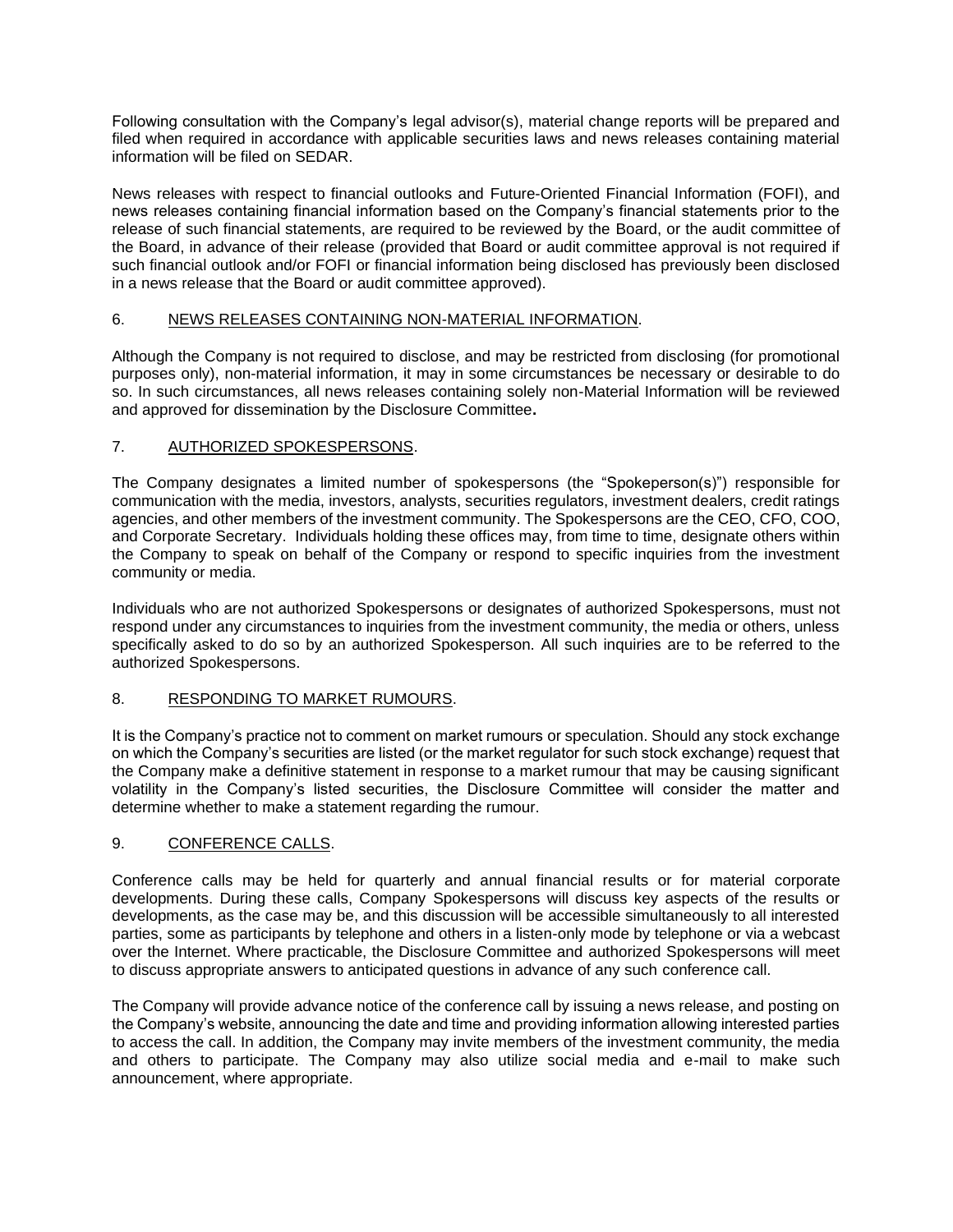Any supplemental information provided to participants on the call will also be posted to the Company website for others to view. An archived audio webcast on the website, or an audio transcript of the conference call, will be made available following the call for a reasonable period of time (and no less than 10 days) for anyone interested in listening to a replay. The archived audio webcast page on the website will include a notice that advises the reader that the information is for historical purposes only and that while the information contained within the recording was believed to be accurate at the time of issue, the Company will not, and specifically disclaims any duty to update this information.

The Disclosure Committee will hold a debriefing meeting immediately after the conference call and, if as a result of such meeting, the Disclosure Committee determines that there has been an inadvertent disclosure of Material Non-Public Information during the conference call, the Company will take appropriate remedial action which may include notification of the appropriate regulatory authority of the inadvertent error, the making of broad disclosure of the information or correction of the information through a news release or other filing with the securities regulatory authorities.

## 10. CONTACTS WITH ANALYSTS, INVESTORS AND THE MEDIA.

Disclosure in individual or group meetings does not constitute adequate disclosure of information that is considered Material Non-Public information. If the Company intends to announce Material Information at an analyst or shareholder meeting or a press conference or as part of a conference call, the announcement must be preceded by a newswire release containing such information disseminated in accordance with this Disclosure Policy.

The Company recognizes that meetings with analysts and significant investors are an important element of the Company's investor relations program. Accordingly, authorized Company Spokespersons may contact, respond to, meet with or address analysts, investors or journalists on an individual or small group basis from time to time. Material Non-Public Information will not be disclosed at these meetings. Further, the Company will not alter the materiality of information by breaking down the information into smaller, nonmaterial components, as this may nevertheless result in inadvertent Selective Disclosure if the smaller, non-material components, considered in their totality, constitute Material Information.

Spokespersons will keep notes of telephone conversations with analysts and investors and, where practicable, more than one Company representative will be present at all individual and group meetings. A debriefing will be held by the Disclosure Committee after such meetings and, if as a result of such debriefing, it is determined that there has been an inadvertent disclosure of previously Material Non-Public Information during the course of any such meeting, the Company will take appropriate remedial action which may include notification of the appropriate regulatory authority of the inadvertent error, the making of broad disclosure of the information or correction of the information through a news release or other filing with the securities regulatory authorities.

## 11. REVIEWING ANALYST REPORTS.

The Company will not comment on reports prepared by analysts other than for the purpose of pointing out factual errors based on available public information. In order to avoid appearing to endorse an analyst's report, the Company will provide its comments orally or will attach a disclaimer to written comments to indicate that the analyst's report was reviewed only for factual accuracy based on available public information.

The Company will not post research reports by analysts on any Company website or include links to any investment firm's or analyst's websites or publications. The Company will not confirm, or attempt to influence, an analyst's opinions or conclusions and will not express comfort with the analyst's model or earnings estimate.

The Company may post on its website a complete list, regardless of the recommendation, of all the investment firms and analysts who are known to the Company to provide research coverage on the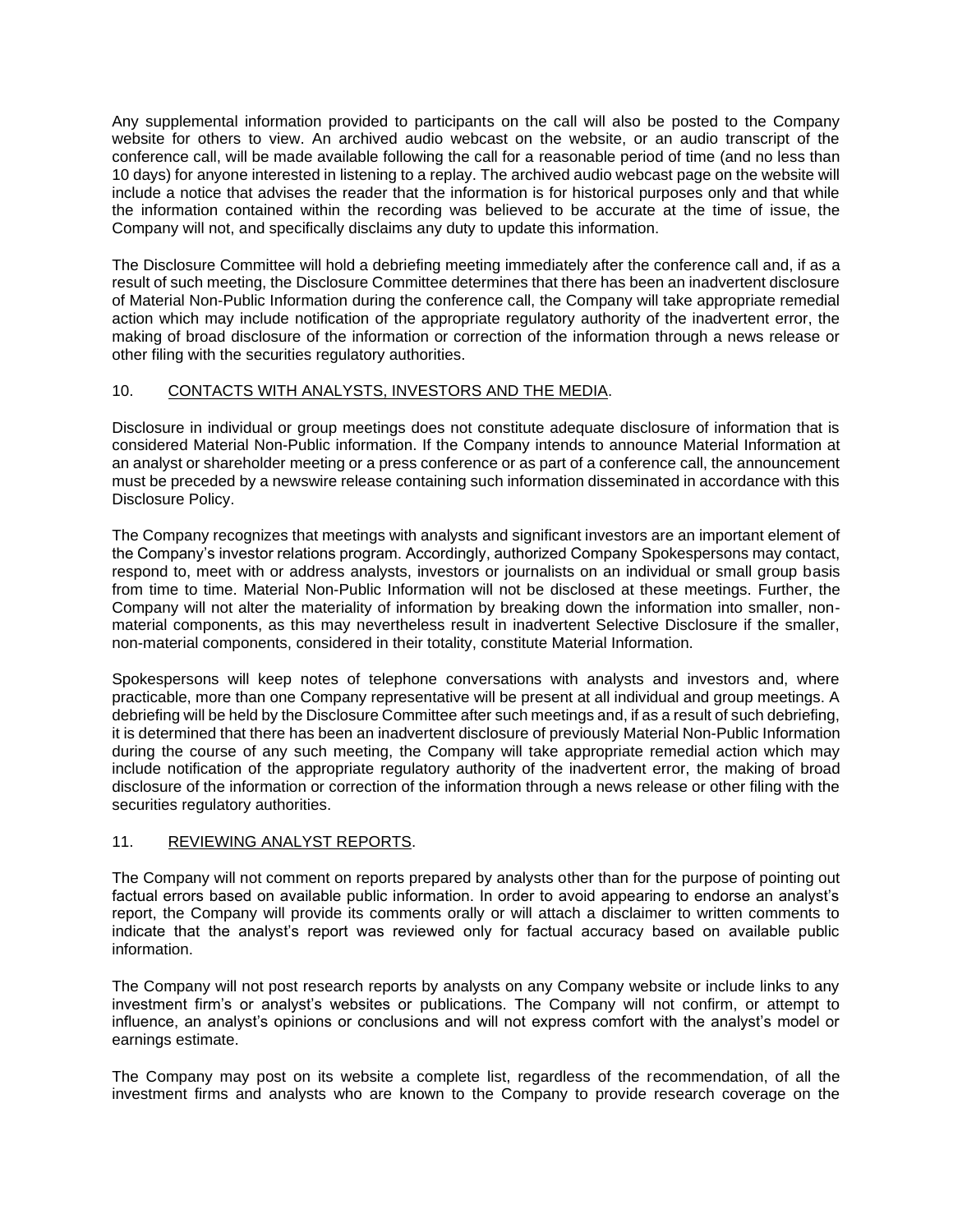Company. If provided, such list will not include links to the analysts' or any other third-party websites or publications.

## 12. DISTRIBUTING ANALYST REPORTS.

Analyst reports are proprietary products of the analyst's firm. Re-circulating a report by an analyst may be viewed as an endorsement by the Company of the report. For these reasons, the Company will not provide analyst reports through any means to persons outside of the Company or to employees of the Company, including posting such information on its website. The Company may post on its website a complete list, regardless of the recommendation, of all the investment firms and analysts who provide research coverage on the Company. If provided, such list will not include links to the analysts' or any other third-party websites or publications.

## 13. FORWARD-LOOKING INFORMATION.

## 13.1 General Guidelines

The Company may provide Forward-Looking Information in appropriate circumstances to enable evaluation of the Company's operations and prospects for performance. Forward-Looking Information may include statements about future or anticipated growth, operating results and performance of the Company and business prospects and opportunities.

When electing to disclose Forward-Looking Information, the Company will observe the following general guidelines:

- Forward-Looking Information will only be released if the Company has a reasonable basis for the Forward-Looking Information;
- the Forward-Looking Information will be disseminated in accordance with this Disclosure Policy;
- cautionary language will be included proximate to the Forward-Looking Information and will:
	- o clearly identify the Forward-Looking Information as forward looking;
	- o identify all material factors or assumptions that were applied in the preparation of the Forward-Looking Information; and
	- $\circ$  warn of the risk that material factors could cause actual results to differ materially from statements made in the Forward-Looking Information;
- unless otherwise specifically determined, the Company will also disclaim any intention to update or revise the Forward-Looking Information, whether as a result of new information, future events or otherwise, except as required by applicable securities laws; and
- the Company generally will not provide financial guidance or other Financial Forward-Looking Information but, if it should do so, prior to disclosure of financial guidance or other Forward-Looking Information, the audit committee of the Board will review it, as well as any subsequent significant changes to it.

### 13.2 Written Communication

When material Forward-Looking Information is presented in written communications, including in any Company annual information form, if any, MD&A, press releases, any information posted on the Company's website or contained in marketing materials, in addition to observing the general guidelines set out above, the Company will include: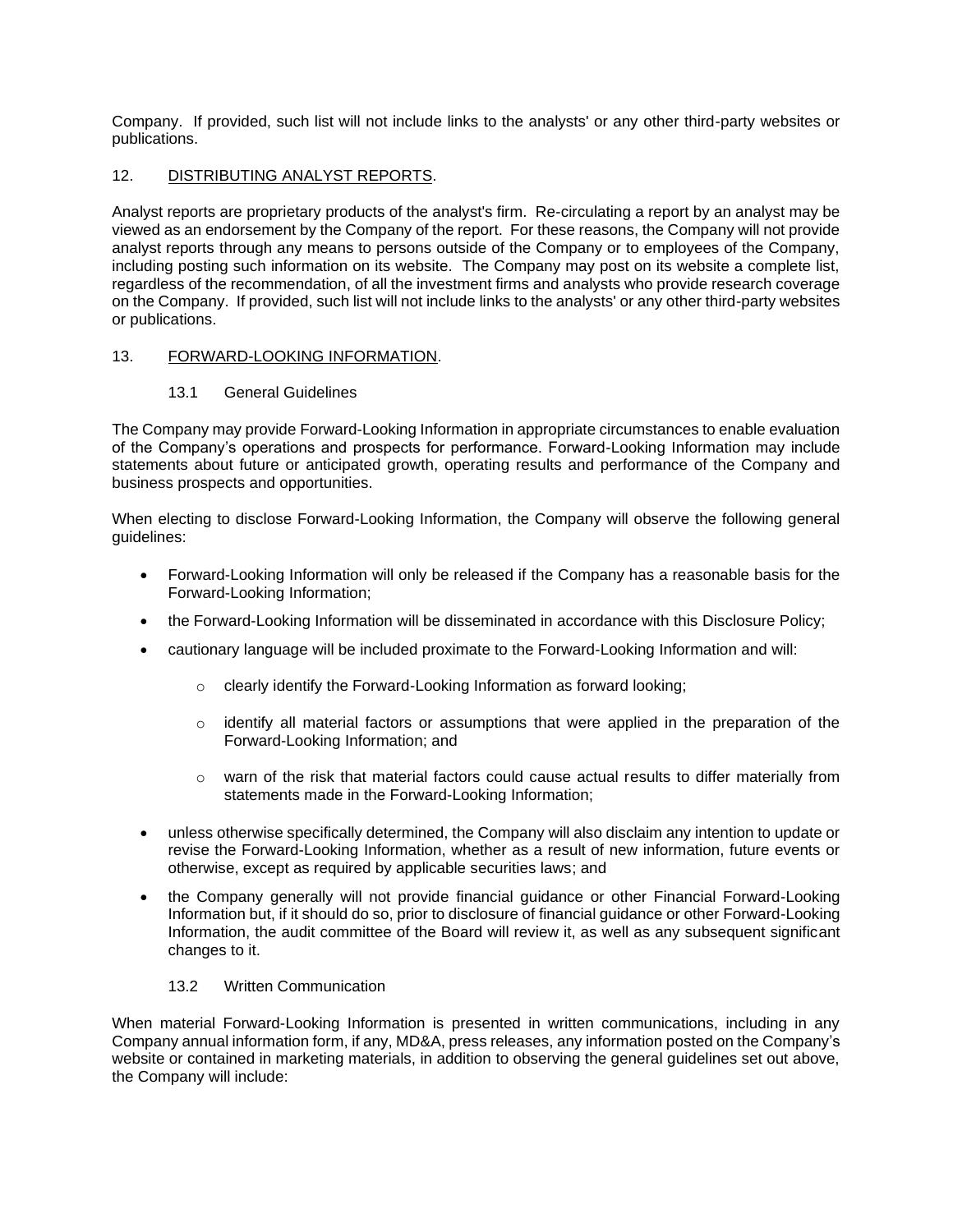- a discussion in its MD&A of events and circumstances that occurred during the MD&A period that are reasonably likely to cause actual results to differ materially from previously released material Forward-Looking Information. The disclosure will also include a discussion of the expected differences; and
- a discussion in its MD&A of a decision made during the MD&A period to withdraw previously disclosed material Forward-Looking Information. This would include a discussion of the events and circumstances that led to the decision, including a discussion of the underlying assumptions that are no longer valid.

## *Additional Requirements for Financial Forward-Looking Information*

Securities legislation in Canada draws a distinction between Financial Forward-Looking Information and other types of Forward-Looking Information. The Company generally will not provide financial guidance or Financial Forward-Looking Information. If such Financial Forward-Looking Information is provided then, in addition to observing the general guidelines set out above, the Company will:

- only disclose Financial Forward-Looking Information that:
	- $\circ$  is limited to a period for which the information in the Financial Forward Looking Information can be reasonably estimated; and
	- $\circ$  uses the same accounting policies the Company expects to use to prepare its historical financial statements for the period covered by the Financial Forward-Looking Information;
- state the date management approved the Financial Forward-Looking Information, if the document containing the Financial Forward Looking Information is undated;
- include disclosure that explains the purpose of the Financial Forward-Looking Information and cautions readers that the information may not be appropriate for other purposes; and
- disclose in its MD&A material differences between actual results and previously released material Forward-Looking Information for the period covered by the MD&A.
	- 13.3 Oral Communications

When Forward-Looking Information is disclosed through oral communications, including conference calls and speeches, the applicable authorized Spokesperson will observe the general guidelines relating to Forward-Looking Information set out above, but at the beginning of any such communication, a Company Spokesperson will notify all participants on the call that there may be discussion of Forward-Looking Information on the call and may direct individuals to the Company's publicly available documents for additional information about material factors or assumptions used in the preparation of the Forward-Looking Information and material risk factors and uncertainties that may cause actual results to differ from the Forward-Looking Information.

### 14. MAINTAINING CONFIDENTIALITY

Material Information that has not been Generally Disclosed qualifies as "Material Non-Public Information". Any Company director, officer or employee privy to Non-Public Material Information is prohibited from communicating such information to anyone else, unless such person is an authorized Spokesperson (or a designee of an authorized Spokesperson) making a disclosure in accordance with this Disclosure Policy or such communication is in the necessary course of business. For more on the necessary course of business exception, refer to the guidelines under "Selective, Inaccurate or Inadvertent Disclosure".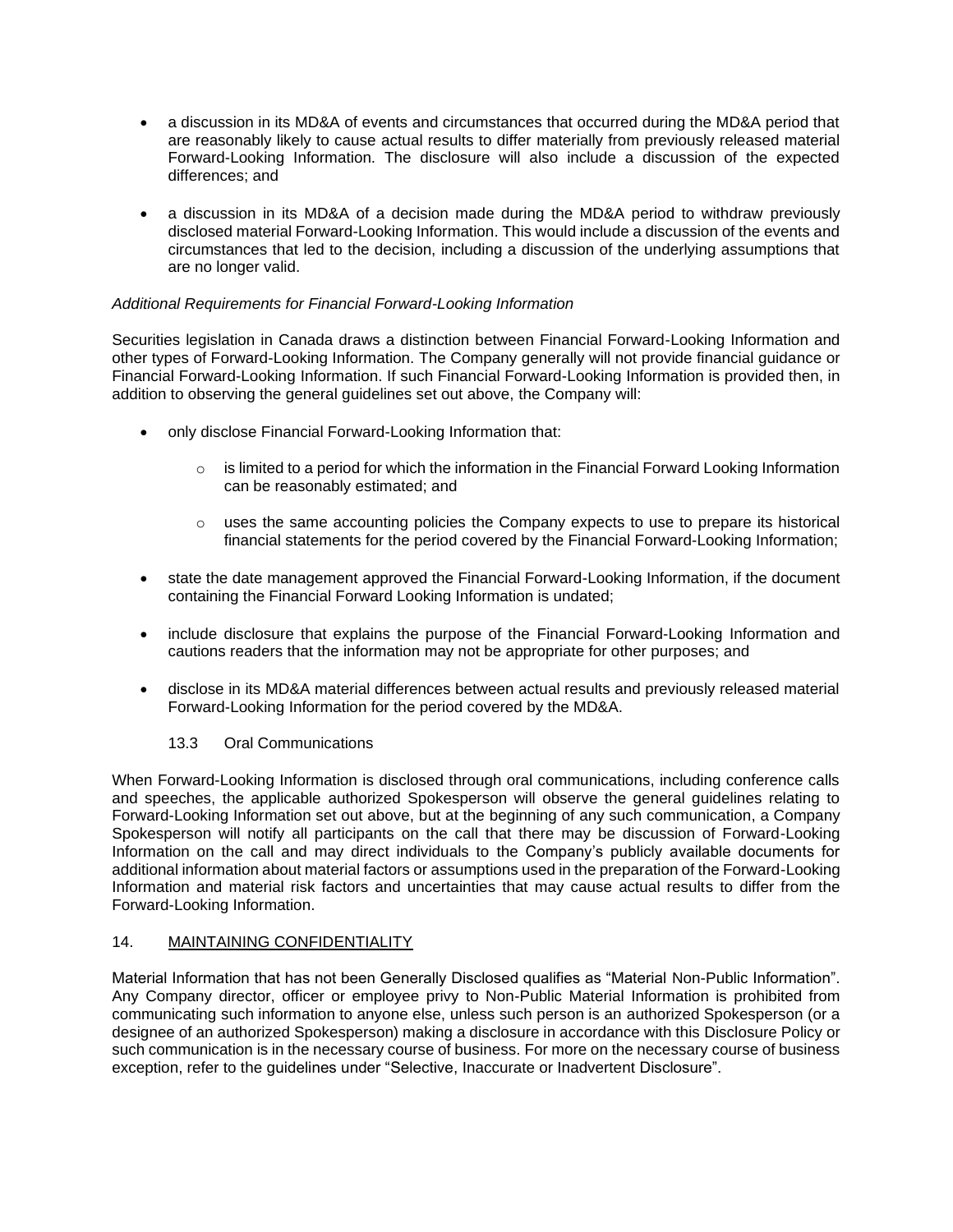Outside parties (including representatives that are not directors, officers or employees of the Company) privy to Material Non-Public Information should be told that they must not divulge such information other than in the necessary course of their business with the Company and that they must not trade in Company securities until such information has been Generally Disclosed.

Efforts will be made to limit access to Material Non-Public Information to only those who need to know the information. In order to prevent the misuse or inadvertent disclosure of Material Non-Public Information, the procedures set out in Appendix C must be observed, at all times.

## 15. QUIET PERIODS.

In order to avoid the potential for Selective Disclosure or even the perception or appearance of Selective Disclosure, the Company will observe a quarterly quiet period, during which the Company will avoid discussing financial information and no comments with respect to the current quarter's operations or expected results will be provided to anyone, other than communications in response to inquiries concerning publicly available or non-material information. The quiet period commences on the first day of the second month following the end of the first, second and third quarters and on the 45<sup>th</sup> day following fiscal year-end and ends with the issuance of a news release disclosing quarterly results.

## 16. COMPANY WEBSITE.

The Company maintains an Internet website that includes information of interest to investors. The Corporate Secretary manages the investor relations section of the Company's website.

Newswire releases are posted to the corporate information section of the website after release through the newswire service. It is recognized that posting on the website alone is not sufficient to Generally Disclose Material Information.

Information available on the website includes annual information forms, if any, MD&A, interim financial statements, annual financial statements and management information circulars. Other documents of interest are posted upon availability, and materials related to presentations by senior officers are placed on the website contemporaneously with the events to which they relate.

All information posted to the Company's website will show the date such information was posted if such document is not otherwise dated. The minimum retention period for material corporate information on the website will be two years after the date of its posting.

The authorized Spokesperson(s) shall be responsible for responses to electronic inquiries. Only public information or information which could otherwise be disclosed in accordance with this Disclosure Policy shall be utilized in responding to electronic inquiries.

### 17. USE OF SOCIAL NETWORKS.

Use of social networks (including corporate blogs, employee blogs, chat boards, Facebook, LinkedIn, Twitter, YouTube and any other non-traditional means of communication) to disclose Material Non-Public Information is considered Selective Disclosure and would violate this Disclosure Policy.

In order to ensure that no Material Non-Public Information is inadvertently disclosed, employees are prohibited from participating in Internet chat rooms, bulletin boards or newsgroup discussions on matters pertaining to the Company's activities or its securities, unless permitted by the Disclosure Committee. Employees who encounter a discussion pertaining to the Company must advise a member of the Disclosure Committee as soon as possible.

This Disclosure Policy should be read in conjunction with any Company Social Media Guidelines in connection with the Company's use of social networks.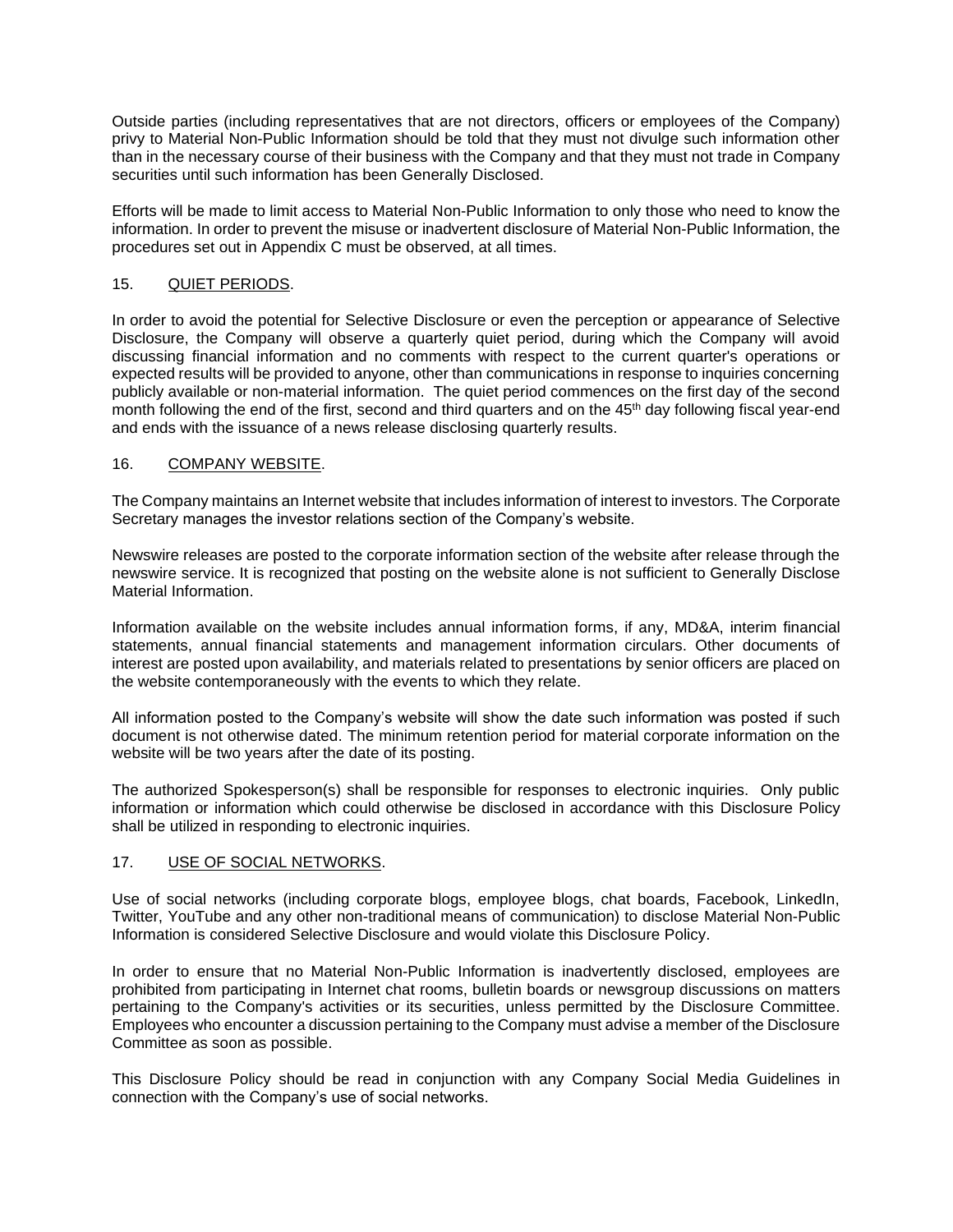### 18. PUBLIC PRESENTATIONS AND SPEECHES.

Public presentations and speeches made by officers, directors, employees or any third party engaged by the Company as an independent contractor of the Company, that contain references to the Company's corporate policies or financial and operating performance must be submitted to the Disclosure Committee for review before delivery.

## 19. SELECTIVE, INACCURATE OR INADVERTENT DISCLOSURE.

If an officer, director, employee or other representative to whom this Disclosure Policy applies believes that Material Non-public Information was disclosed to selected persons or groups of persons ("Selective Disclosure"), or if a material error has been made in any public disclosure made by the Company, such person must notify a member of the Disclosure Committee immediately. If inadvertent disclosure or an error of disclosure occurs, the Company will take appropriate remedial action which may include notification of the appropriate regulatory authority of the inadvertent error, the making of broad disclosure of the information or correction of the information through a news release or other filing with the securities regulatory authorities.

Selective Disclosure may be made if it is in the necessary course of business. The "necessary course of business" exception will generally cover communications with:

- employees, officers and directors of the Company;
- the Company's lenders, legal counsel, auditors, underwriters, accountants, investment bankers and consultants;
- credit rating agencies under contract with the Company;
- customers, suppliers, or strategic partners where the communications are relevant to the Company's business with them;
- parties to negotiations;
- parties subject to request for proposals;
- labour unions and industry associations;
- government and government agencies and non-government regulators; and
- regulatory organizations to which the Company must report; provided that in the event that any such regulatory body makes Material Non-Public Information available to the public, the Disclosure Committee shall promptly, upon becoming aware of such disclosure, take the appropriate course(s) of action in accordance with this Disclosure Policy.

In the event any person wishes to make Selective Disclosure in the necessary course of business, the CEO, CFO, COO, or Corporate Secretary must be contacted in order to assist with such determination and the process of disclosing the information.

Selective Disclosure is not to be made to the media, analysts, institutional investors or other market professionals even if they expressly agree to maintain the disclosed information in confidence.

Anyone to whom Selective Disclosure is made pursuant to the necessary course of business exception shall be informed that the information is to be kept confidential and shall confirm their commitment to maintain the confidentiality and refrain from trading in any securities of the Company so long as the information has not been Generally Disclosed.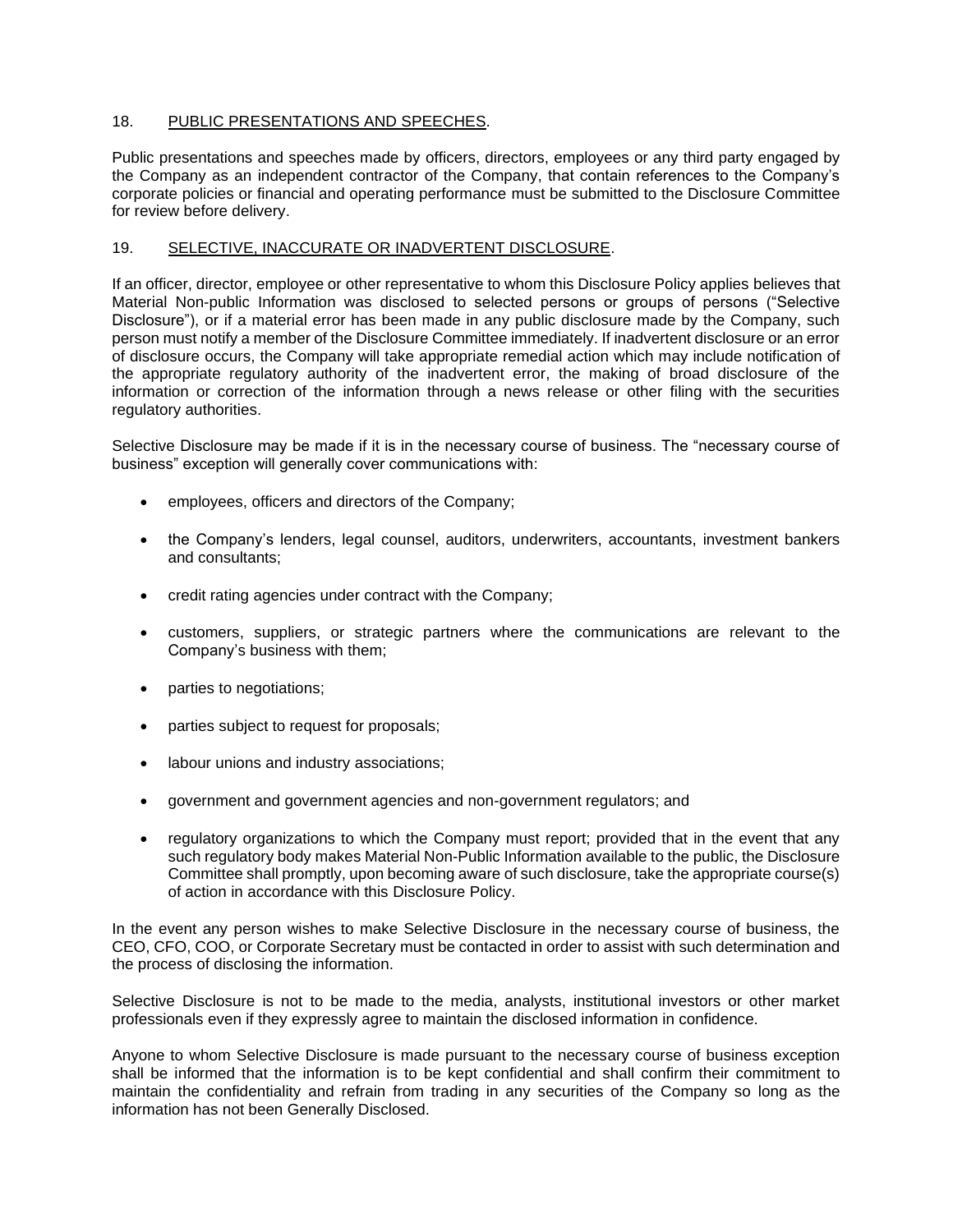### 20. DISCLOSURE RECORD.

The Disclosure Committee will maintain a disclosure record consisting of a six-year file containing all public information about the Company, including continuous disclosure documents and press releases and transcripts or recordings of conference calls.

### 21. COMMUNICATION AND ENFORCEMENT.

This Disclosure Policy applies to all directors, officers, employees, Spokespersons and certain other representatives of the Company and its subsidiaries. New directors, officers, employees, Spokespersons and certain other representatives who, given their position, are required to have knowledge of this Disclosure Policy, will be provided with a copy and will be educated about its importance. At least annually, a reminder will be sent to all directors, officers and other relevant employees advising them of the Disclosure Policy.

This Disclosure Policy is intended to complement, and should be read together with, the Company's Social Media Guidelines, as well as the Company's Insider Trading Policy, which mandates requirements with respect to maintaining confidentiality of information in certain circumstances, prohibitions against trading or recommending trading on the basis of or tipping Material Non-Public Information and restrictions on periods during which insiders may effect trades in the Company's securities in the absence of such information.

Any representative who violates this Disclosure Policy may face disciplinary action up to and including termination of employment or contract. The violation of this Disclosure Policy may also violate certain securities laws potentially resulting in civil liability for the relevant representative, the Company, the directors and officers of the Company, certain experts and other influential persons. In such circumstances, the Company may refer the matter to the appropriate securities regulatory authority, which could lead to penalties, fines or imprisonment.

If you have any questions about any aspect of this Disclosure Policy, including the appropriateness of providing information to an outside party or your duties under this Disclosure Policy, please contact the Corporate Secretary.

If you become aware of a possible violation of this Disclosure Policy, you shall immediately report it to the Corporate Secretary. There will be no reprisal by the Company against a representative for making a report truthfully and in good faith.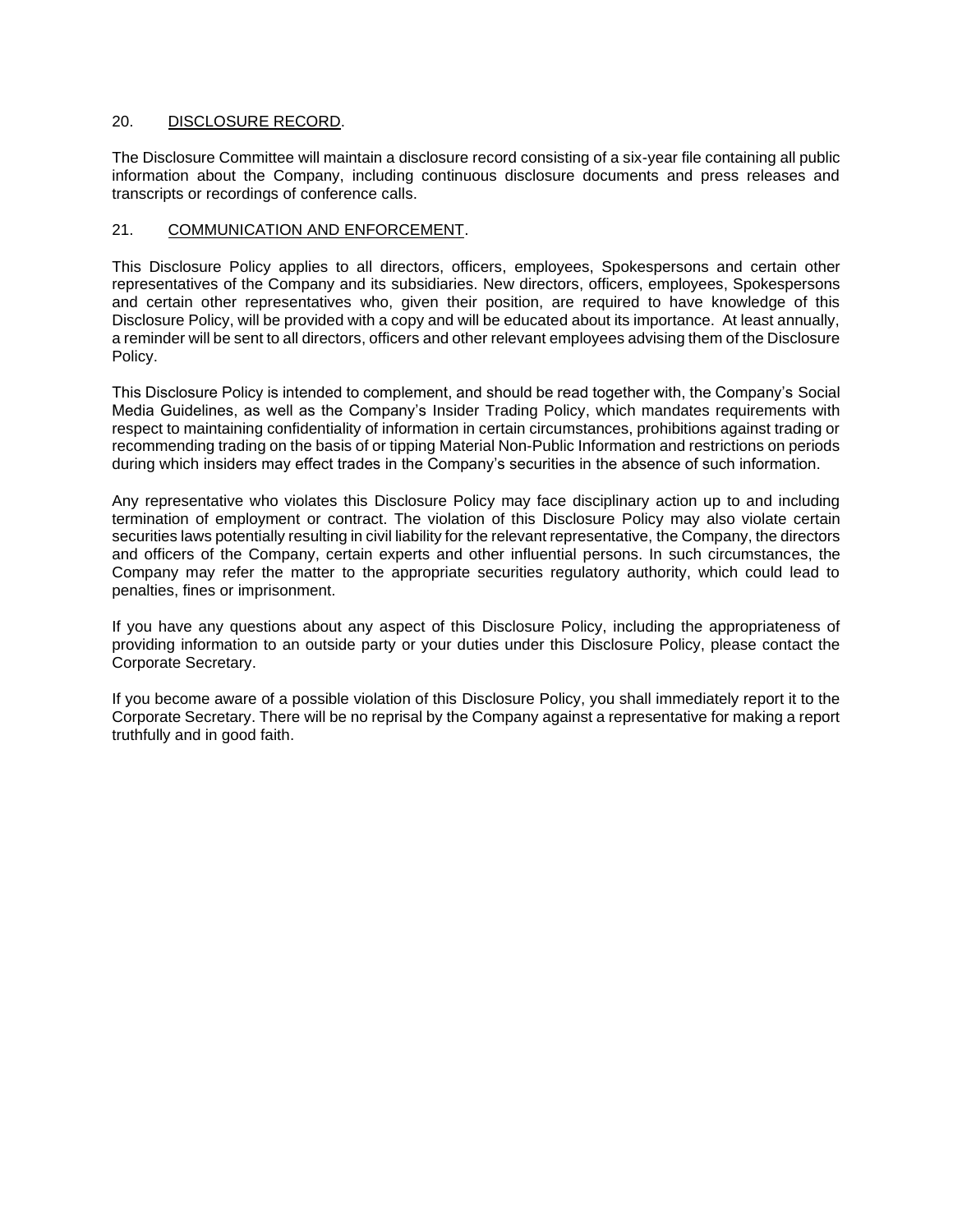### **Appendix A: Definitions**

For ease of reference, in this Disclosure Policy:

**"Board"** has the meaning given under the heading "Purpose";

**"Company"** means Cielo Waste Solutions Corp.;

**"Disclosure Committee"** has the meaning given under the heading "Disclosure Committee – Composition";

**"Financial Outlook"** means Forward-Looking Information about prospective results of operations, financial position and/or cash flows, based on assumptions about future economic conditions and courses of action, and not presented in the format of a historical balance sheet, income statement or cash flow statement;

**"Financial Forward-Looking Information"** means information that falls within the definition of Financial Outlook or FOFI;

**"Forward-Looking Information"** means disclosure regarding possible events, conditions or results of operations that is based on assumptions about future economic conditions and courses of action and includes financial outlooks and FOFI which are presented as forecasts or projections;

**"Future-Oriented Financial Information"** or **"FOFI"** means Forward-Looking Information about prospective results of operations, financial position and/or cash flows, based on assumptions about future economic performance and courses of action, and presented in the format of a historical balance sheet, income statement or cash flow statement;

**"Generally Disclosed"** means the information has been disseminated in a manner calculated to effectively reach the marketplace and public investors have been given a reasonable amount of time to analyze the information;

**"IIROC"** means the Investment Industry Regulatory Organization of Canada;

**"Material Information"** has the meaning given under the heading "Material Information";

**"Material Change"** has the meaning given under the heading "Material Information";

**"Material Fact"** has the meaning given under the heading "Material Information";

**"MD&A"** means management's discussion and analysis;

**"Material Non-Public Information"** means Material Information that has not been Generally Disclosed;

**"SEDAR"** means System for Electronic Document Analysis and Retrieval, a filing system developed for the Canadian Securities Administrators to facilitate electronic filing of securities information as required by the securities regulatory authorities in Canada and allow for the public dissemination of Canadian securities information collected in the securities filing process;

**"Selective Disclosure"** has the meaning given under the heading "Selective, Inaccurate or Inadvertent Disclosure"; and

**"Spokesperson(s)"** has the meaning given under the heading "Authorized Spokespersons".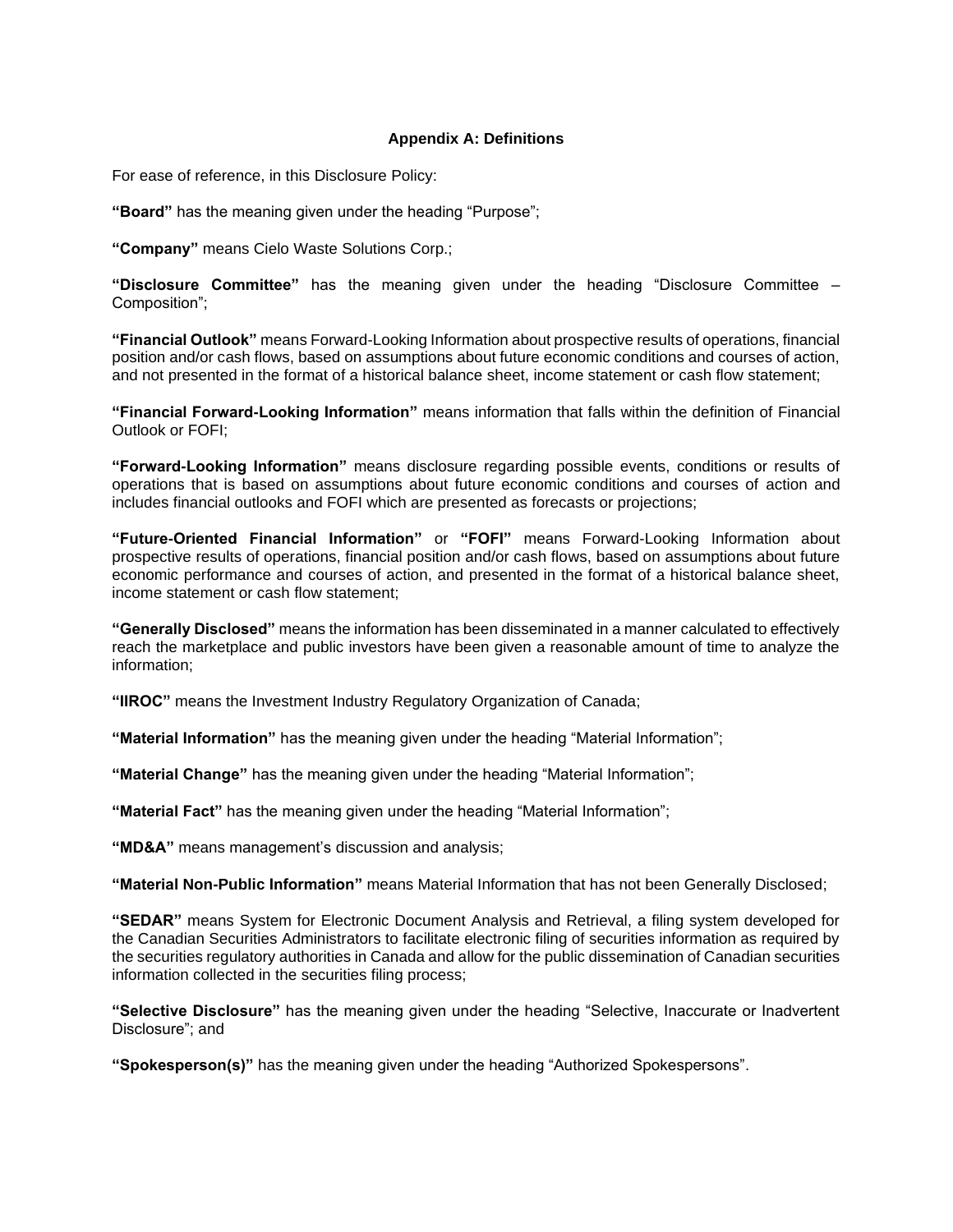## **Appendix B: Examples of Material Information**

- Changes in corporate structure:
	- changes in share ownership that may affect control of the Company;
	- major reorganizations, amalgamations or mergers;
	- take-over bids, issuer bids or insider bids.
- Changes in capital structure:
	- the public or private sale of additional securities;
	- planned repurchases or redemptions of securities;
	- any share consolidation, share split, share exchange or stock dividend;
	- changes in the Company's dividend payments or policies;
	- the possible initiation of a proxy fight;
	- material modifications to rights of security holders.
- Changes in financial results:
	- a significant increase or decrease in near-term earnings prospects;
	- unexpected changes in the financial results for any periods;
	- shifts in financial circumstances, such as cash flow reductions, major asset write-offs or writedowns;
	- changes in the value or composition of the Company's assets;
	- any material change in the Company's accounting policy.
- Changes in business and operations:
	- any development that materially affects the Company's resources, technology, products or markets;
	- a significant change in capital investment plans or corporate objectives;
	- major labour disputes or significant disputes with major contractors or suppliers;
	- significant new contracts, products, patents, or services or significant losses of contracts or business;
	- significant discoveries by resource companies;
	- changes to the board of directors or executive management, including the departure of the Company's CEO, CFO, COO or president (or persons in equivalent positions);
	- the commencement of, or developments in, material legal proceedings or regulatory matters;
	- waivers of corporate ethics and conduct rules for officers, directors and other key employees;
	- any notice that reliance on a prior audit is no longer permissible;
	- de-listing of the Company's securities or their movement from one quotation system or exchange to another.
- Acquisitions and dispositions:
	- significant acquisitions or dispositions of assets, property or joint venture interests;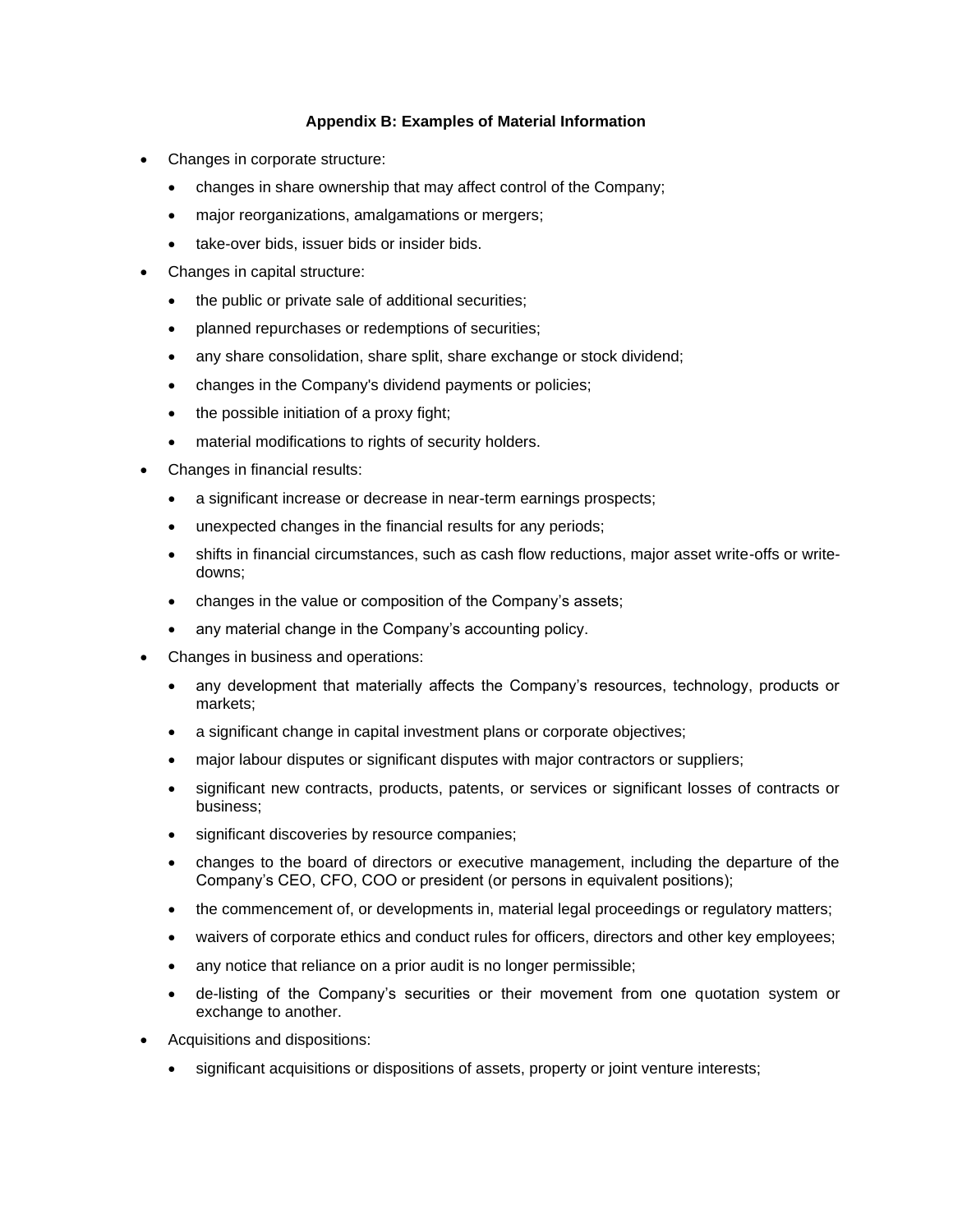- acquisitions of other companies, including a take-over bid for, or merger with, another company.
- Changes in credit arrangements:
	- the borrowing or lending of a significant amount of money;
	- any mortgaging or encumbering of the Company's assets;
	- defaults under debt obligations, agreements to restructure debt or planned enforcement procedures by a bank or any other creditors;
	- changes in rating agency decisions;
	- significant new credit arrangements.